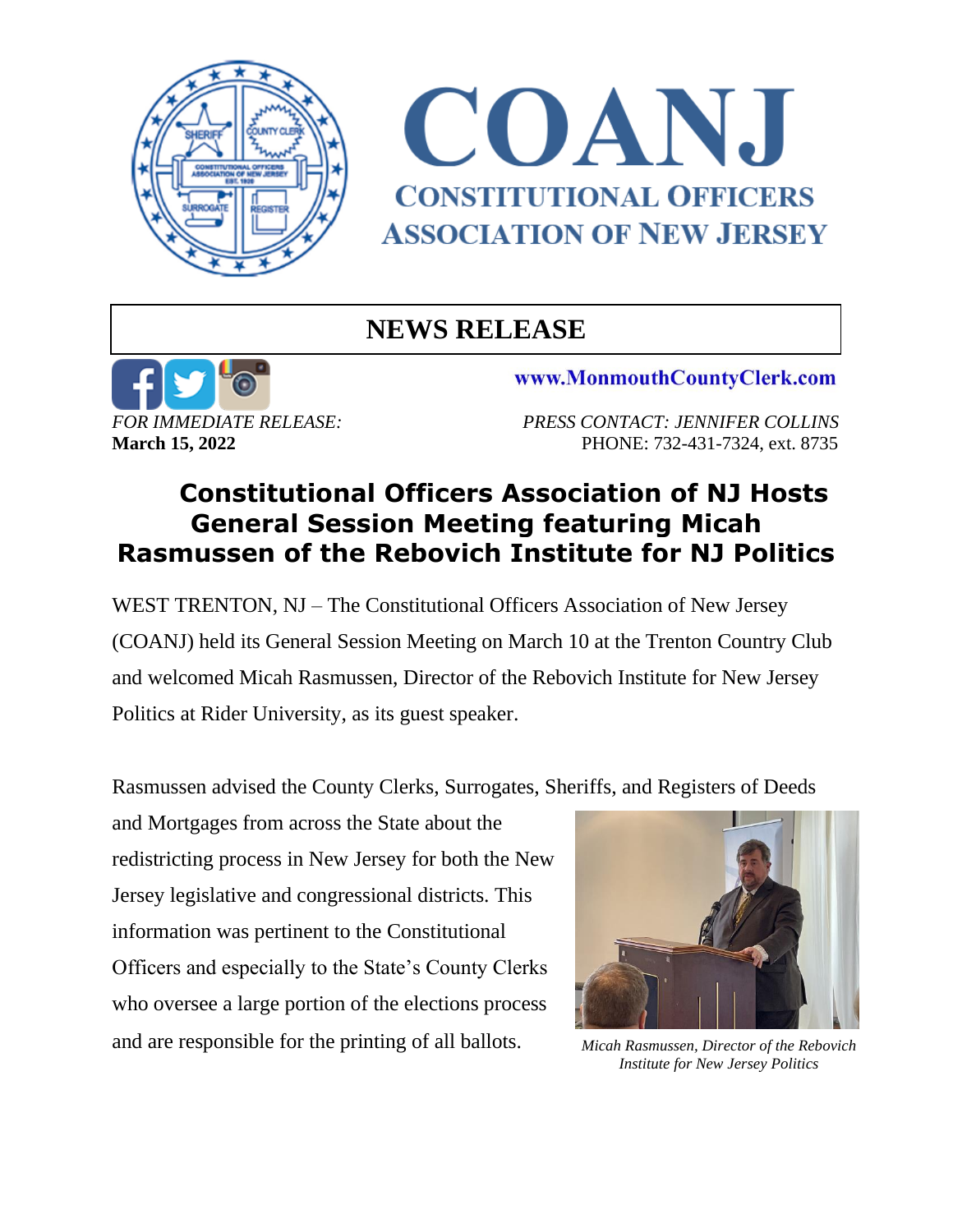"The Constitutional Officers Association of New Jersey was thrilled to have Micah Rasmussen serve as our General Session guest speaker and we thank him for taking

the time to educate us of the recent restricting in New Jersey," said COANJ President, Monmouth County Clerk Christine Giordano Hanlon. "The topic was especially relevant for our organization, and Mr. Rasmussen gave us an excellent overview of the changes that will be taking place in our respective counties."



*COANJ President, Monmouth County Clerk Christine Giordano Hanlon*

Rasmussen has been involved in New Jersey public affairs for more than two decades and has more than 15 years of experience as an adjunct professor at Brookdale Community College. He also runs the New Jersey Model Congress, a civics education program that he founded.

In addition to hearing from Rasmussen, COANJ members held breakout session meetings with the Surrogates, Sheriffs, and County Clerks and Registers to discuss numerous issues facing their respective offices.



*COANJ Section Chief for the County Clerks & Registers, Somerset County Clerk Steve Peter*

## COANJ was established in 1920 as a

collaborative effort for the Constitutional Officers of the State of New Jersey to improve and maintain their respective County government services, to share information, and to discuss and advocate for legislation. COANJ membership includes the County Clerks, Surrogates, Sheriffs, and Registers of Deeds and Mortgages from across the State.